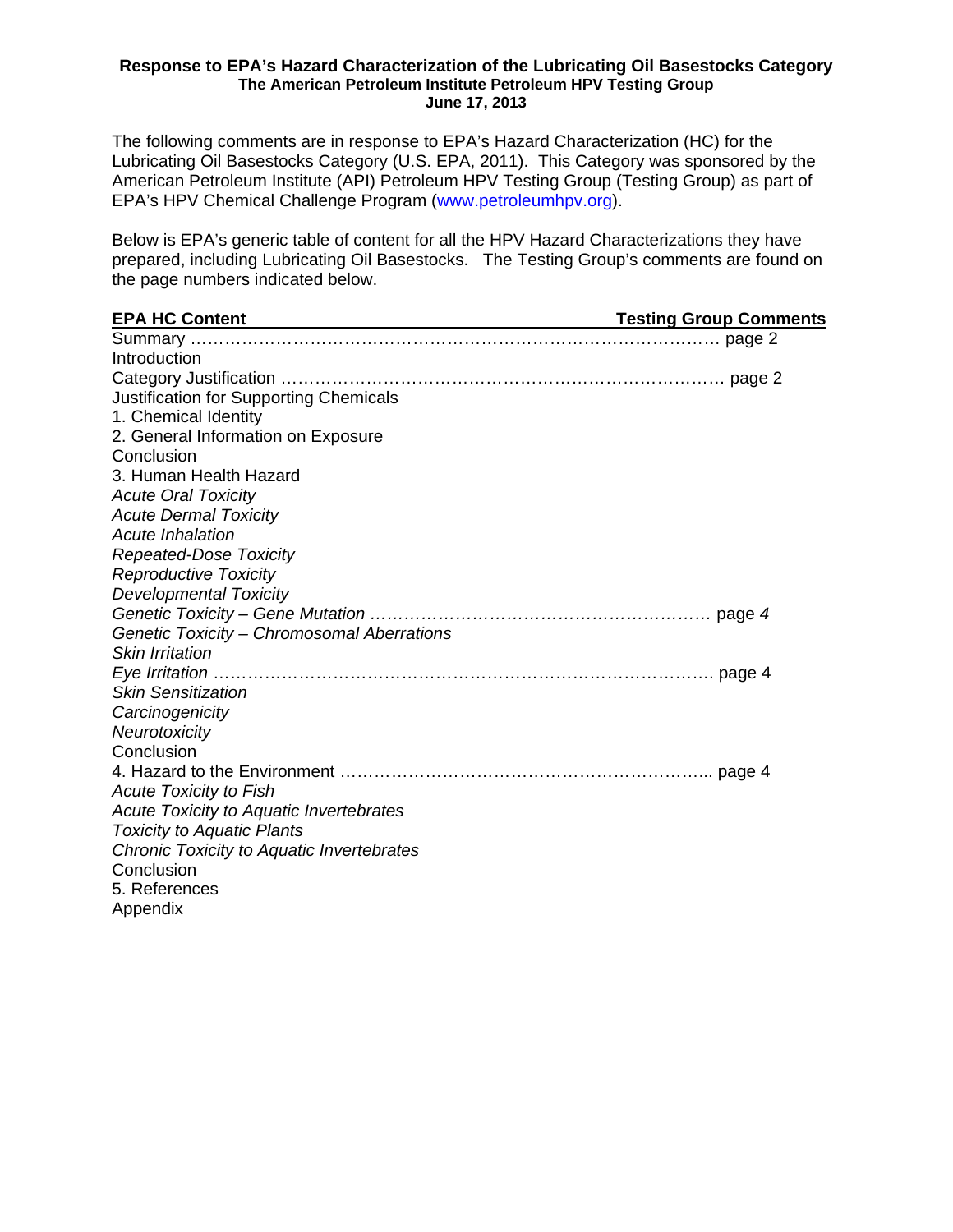## **Summary**

1. The EPA hazard characterization for several Petroleum HPV Categories including Lubricating Oil Basestocks, refers to the category members as complex mixtures when in fact they are Class 2 UVCB substances. (HC page 3, 6, 8, 26, Appendix B)

Substances on the US TSCA Inventory are divided into two classes for ease of identification (EPA 1995). Class 1 substances are those single compounds composed of molecules with particular atoms arranged in a definite, known structure. However, many commercial substances that are subject to TSCA are not Class 1 substances, because they have unknown or variable compositions or are composed of a complex combination of different molecules. These are designated Class 2 substances. Class 2 includes substances that have no definite molecular formula representation and either partial structural diagrams or no structural diagrams. These are the "UVCB" substances (Unknown or Variable compositions, Complex reaction products and Biological materials). An example of this kind of substance is given below.

### *CAS Number: 64742-65-0*

*CAS Name: Distillates (petroleum), solvent-dewaxed heavy paraffinic CAS Definition: A complex combination of hydrocarbons obtained by removal of normal paraffins from a petroleum fraction by solvent crystallization. It consists predominantly of hydrocarbons having carbon numbers predominantly in the range of C<sub>20</sub> through C<sub>50</sub> and produces a finished oil with a viscosity not less than 100 SUS at 100°F (19cSt at 40°C).* 

Petroleum substances are subject to nomenclature rules developed jointly by the U.S. EPA and the American Petroleum Institute (EPA, 1995b). In that guidance document, EPA adopts the definitions of petroleum process stream terms provided in API's published reference document Petroleum Stream Terms Included in the Chemical Substance Inventory under TSCA (1983, reprinted in 1985). The Stream Terms definitions include the CAS definition and registry number, the source of the substance and process (i.e., last refining step), short name, indication of carbon number, and indication of distillation range (or other appropriate characteristic). Therefore all members of the Lubricating Oil Basestocks Category are UVCB substances, not mixtures, under EPA's nomenclature guidance.

# **Category Justification**

The key reason for the data "gaps" identified by EPA for this Category is the organization of the 36 substances into subcategories. The Testing Group's final Category Assessment Document or CAD (April 2011) included subcategories that were different from the original HPV Test Plan (2004). The Testing Group also proposed the use of modeling to predict certain health hazard endpoints of untested substances. EPA did not find the rationale for the re-categorization or the modeling approach to be justified and continued to use the original subcategories in their assessment of data "gaps". The Testing Group believes the subcategory approach used in our 2011 CAD reflects what was learned about the role of polycyclic aromatic compounds (PAC) in causing the mammalian toxicity of high-boiling point petroleum substances including lubricating oil basestocks. The Testing Group now believes there is no need for subcategories based on the origin or type of the lubricating oil basestock substance (i.e., residual oils, re-refined oils) because the mammalian hazards are related to PAC content of the sample and the environmental hazards are related to the carbon range. The three subcategories used in the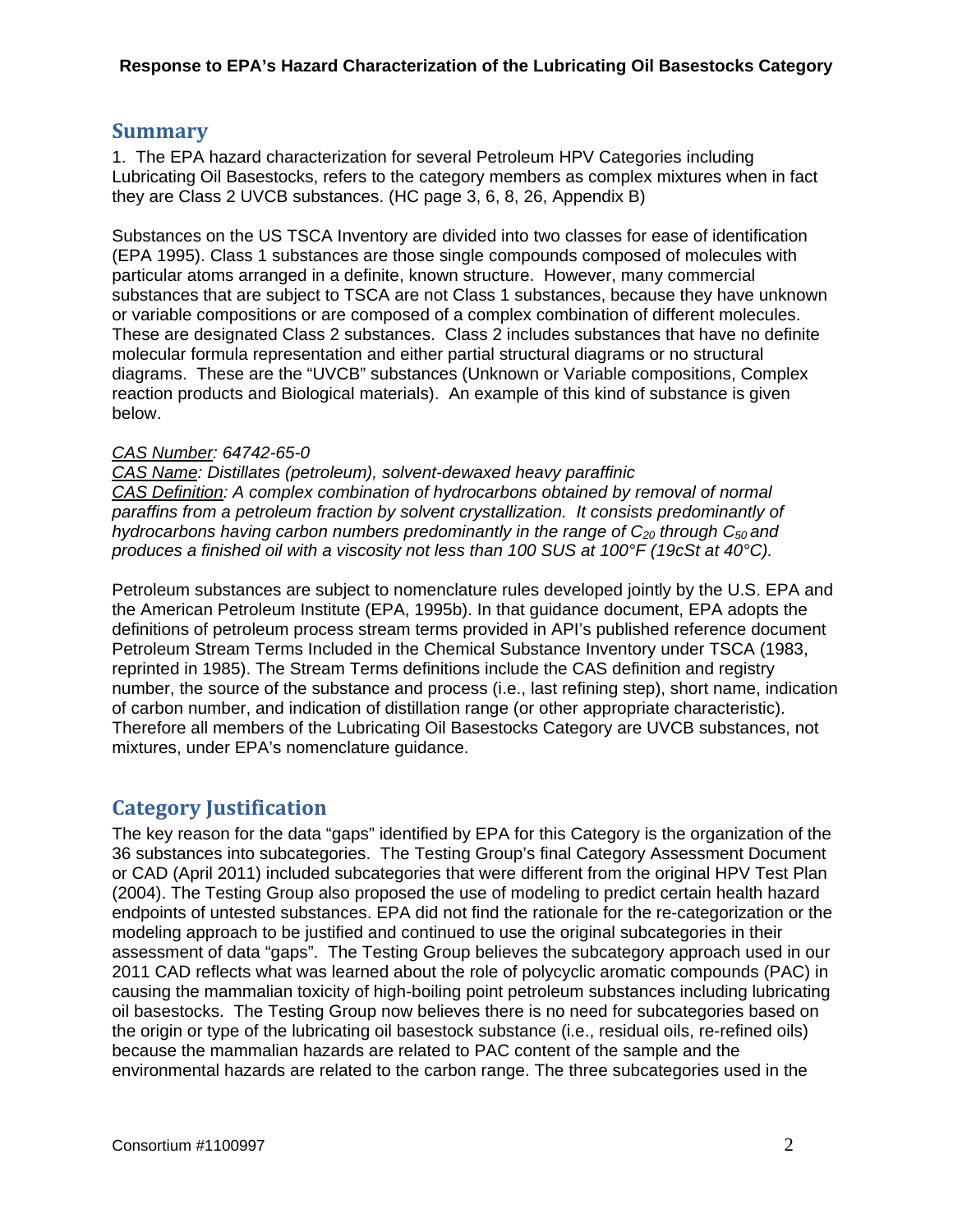April 2011 CAD (Raw or mildly refined oils, Other oils, and White mineral oil) are sufficient to read-across to untested members and no additional testing is necessary.

- 1. Substances in the subcategory "Raw or mildly refined oils" are expected to contain enough PAC to be carcinogenic, mutagenic, and cause PAC related toxicity to several target organs and fetal development/viability. No further testing is needed.
- 2. Substances in the subcategory "Other oils" have been processed to meet performance specifications. Depending on the process parameters used at the refinery (feed stock, space-velocity, catalyst, solvent, solvent-ratio, temperature, pressure, etc.) the resulting oils can be essentially non-toxic. Each manufacturer must determine if their process conditions reduce PAC to an acceptable level by conducting analytical and/or biological tests on their finished product. The identity of the substance (CAS Number, CAS Name, and CAS Definition) does not sufficiently inform the hazard characterization of the substance. No further testing on these "Other oils" is necessary for the HPV Challenge.
- 3. Substances in the subcategory "White mineral oil" meets FDA requirements for oils and waxes use in food preparation, cosmetics, and medicinal applications. The FDA requirements insure that the PAC content is extremely low (U.S. FDA, 2002). No further testing is needed.

EPA did not acknowledge the utility of the statistical models developed by the Testing Group to evaluate untested samples of Lubricating Oil Basestocks and other high-boiling petroleum substances. In the original Test Plan for this category, a relationship between mammalian toxicity and the polycyclic aromatic compound (PAC) content of the substances in that category was asserted or implied. To study this relationship, toxicology studies and analytical reports on high-boiling petroleum substances (HBPS) like Lubricating Oil Basestocks were collected from the Testing Group's member companies and analyzed in order to address two key questions: 1) Are there quantitative relationships between PAC content of petroleum substances and their critical effects as identified in repeat-dose, developmental, bacterial genotoxicity, and reproductive toxicity studies, and 2) can the critical effects/levels of untested petroleum substances be predicted from their PAC content?

The assessment by the Testing Group showed (a) that the toxicological effects of high boiling petroleum-derived substances (i.e., final boiling points > 650  $\degree$ F) were associated with PAC content, (b) that subchronic effects associated with PAC content included liver enlargement, thymic weight reductions, reduced hematological parameters, and developmental effects including reduced live-births and birth-weight, and (c) that the effects of these high boiling petroleum-derived substances could be predicted from PAC contents using predictive statistical models for several repeat-dose, mutagenic, and developmental toxicity endpoints. The models used the weight percent of each of the aromatic ring classes (the "PAC profile") as the independent variable. The effects found to be associated with the PAC profile are consistent with those reported for a number of individual PAHs and PAC-containing materials. A predictive model for bacterial mutagenesis was also developed. The Testing Group had the results of its model building exercise reviewed through an expert peer consultation process (TERA, 2008). The Testing Group has followed up the peer consultation with additional testing and analysis and has prepared several detailed manuscripts for publication (Murray et al., 2013; Nicolich et al., 2013; Roth et al., 2013; McKee et al., 2013). The statistical models can be one of several techniques used to evaluate the hazard of the Lubricating Oil Basestocks Category (along with ASTM E1687, FDA CFR Title 21, Section 172.878, IP 346, etc.).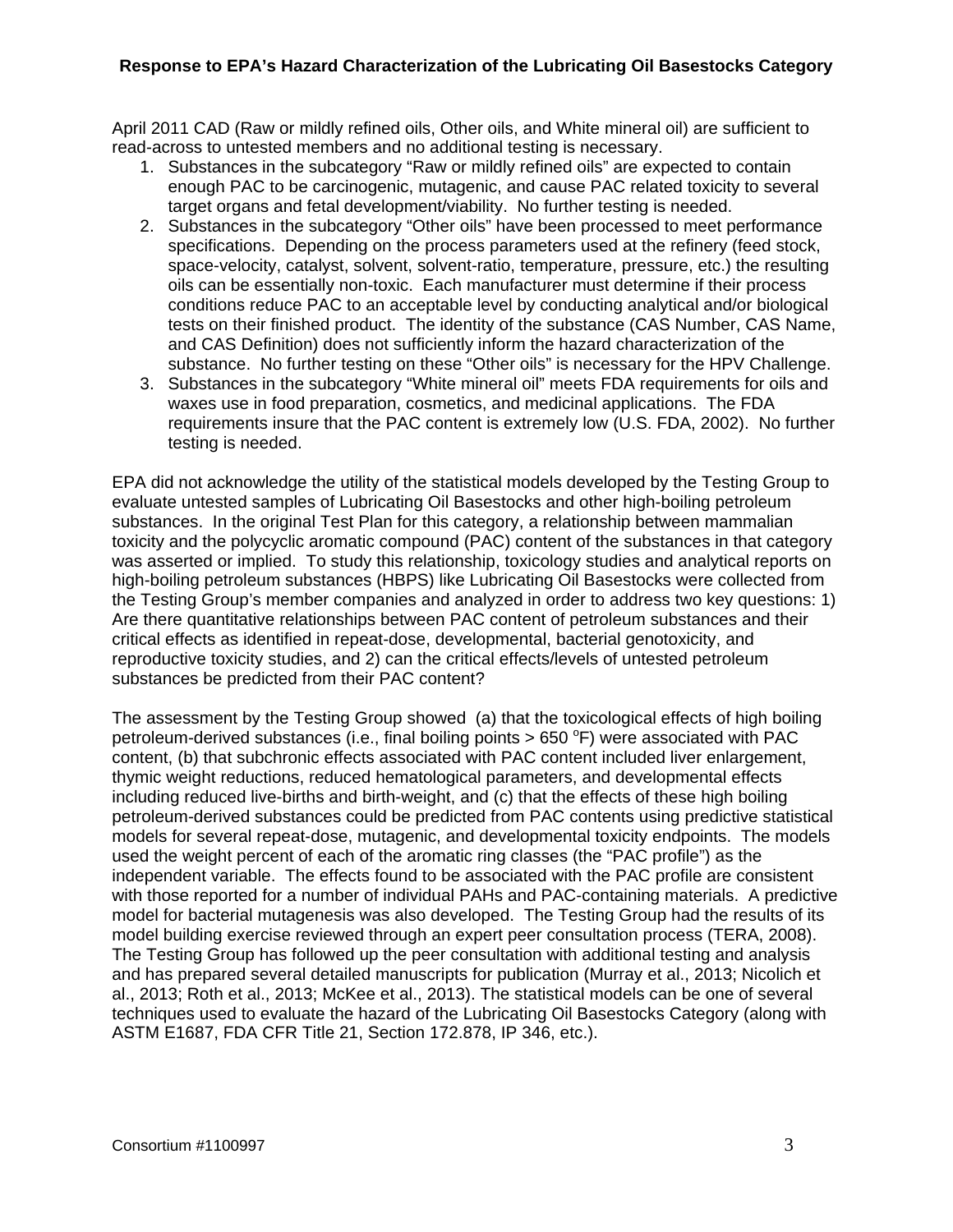## 3. **Human Health Hazard**

EPA concludes that Draize scores of less than 5/110 for CAS 64741-50-0 and 64742-53-6 makes them eye irritants. (HC page 38). The Testing Group believes that this data confirms that substances in this Category are not eye irritants. EPA should review the Draize scoring methods (Draize et al., 1944).

EPA concludes the read-across value for in vitro Gene Mutation (HC Table 3) is "positive" for White Mineral Oil (CAS 8042-47-5). The Testing Group believes the read-across results for FDA approved oils for food preparation, cosmetics, and medicinal uses should be reported as "negative". EPA also reports CAS 8042-47-5 is a skin sensitizer although no reference is cited. The Testing Group believes FDA approved oils for food preparation, cosmetics, and medicinal uses are not skin sensitizers.

## **4. Hazard to the Environment**

EPA did not use the lethal loading data provided by the Testing Group but instead cites lethal effects concentrations for this category (HC page 53 and Table 5).

EPA provides a summary of aquatic toxicity data submitted for SIDS endpoints in Table 5. The table also indicates where data for the supporting chemical, 1-tetradecene, (CASRN 1120-36-1) are used to read across to all the members of the Lubricating Oil Basestocks Category.

EPA considered submitted data for the CASRNs, 64741-89-5, 64742-01-4, CASRN 64742-55-8, CASRN 64742-57-0, and 64741-88-4 to be inadequate to address the toxicity to aquatic organisms because these substances were tested above their water solubility limit. In addition, these studies used WAF (water accommodated fraction) preparation methods without the analytical data to accompany the values for loading rates, which makes calculating an LC50 or EC50 value impossible. These studies are included here as a contribution to the weight of evidence for characterizing the available information on hazard associated with the Lubricating Oil Basestocks category members. Because the physical-chemical properties of the sponsored chemicals (high Log Kow and low water solubility) are reasonably similar to those of the supporting chemical CASRN 1120-36-1, the ecotoxicity for the Lubricating Oil Basestocks Category members is expected to be no effects at saturation.

EPA cites 1-tetradecene (CASRN 1120-36-1) as a supporting chemical that can be used to represent the aquatic toxicity of petroleum UVCB ('Class 2') substances having similar solubility and partitioning (Log Kow) characteristics. Yet the studies supporting the aquatic toxicity of 1 tetradecene employed the same testing methods that EPA criticized in their review of the studies submitted by the Testing Group for lubricating base oils. The supporting data for 1 tetradecene was submitted as part of the SIDS Initial Assessment Report for Alpha Olefins (11<sup>th</sup>) SIAM, January 2001). The robust summary for the fish test is shown in the Appendix (page 8). This summary shows that exposure solutions were prepared as WAFs, at concentration well above the solubility limit of 1-tetradecene (calculated solubility of 0.004 mg/L by WSKOW V1.41,  $EPI-Suite^{TM} V4.0$ ) without analytical data to accompany the values for loading rates. EPA's use of these surrogate data, although redundant, supports the Testing Group's use of lethal loading based on WAF preparations. Therefore, the Testing Group interprets EPA's use of the surrogate data as accepting studies run employing WAF preparations.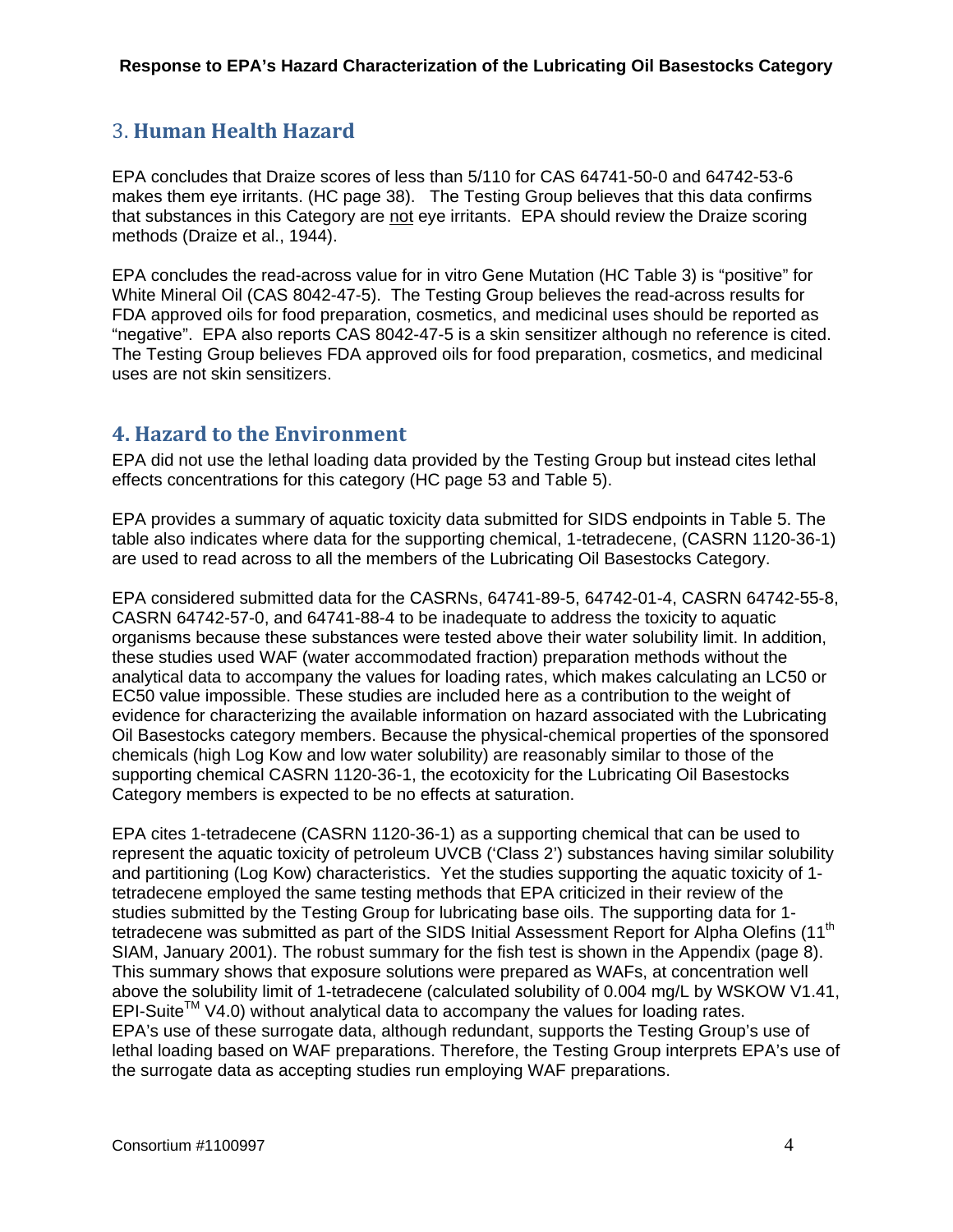The Testing Group agrees with EPA's conclusion that these substances show no aquatic toxicity at their water saturation limit. However, the Testing Group believes that results for petroleum UVCBs (multi-constituent, poorly soluble hydrocarbons) should be expressed as lethal loadings (LL) rather than lethal/effect concentrations (LC, EC). The Testing Group maintains that toxicity endpoints are more accurately expressed as 'loading rates'. Loading is a more effective means of comparing two substances to each other because the hydrocarbon composition in the WAF varies with composition of these streams. Loading is a reflection of the composition and chemistry of the substance and implicitly accounts for multicomponent dissolution and volatilization.

Aquatic toxicity of petroleum streams is attributed to the neutral organic hydrocarbon constituents whose toxic mode of action is non-polar narcosis. Hydrocarbons are equitoxic in tissues where the toxic mechanism of short-term toxicity for these chemicals is disruption of biological membrane function (van Wezel and Opperhuizen, 1995). The differences between toxicities (i.e., LC/LL5O, EC/EL50) can be explained by the differences between the target tissue-partitioning behaviors of the individual chemicals (Verbruggen et al., 2000). The existing fish toxicity database for hydrophobic neutral chemicals supports a critical body residue (CBR, the internal concentration that causes mortality) of approximately 2-8 mmol/kg fish (wet weight) (McGrath and Di Toro, 2009). When normalized to lipid content the CBR is approximately 50 µmol/g of lipid for most organisms (Di Toro et al., 2000).

When compared on the basis of standard test methods and exposure solution preparation procedures, lubricating oil basestocks are expected to produce a similar range of toxicity for the three trophic level species. Results expressed as measured concentrations of the fraction of the substance in solution are of little value since it will be virtually impossible to extrapolate to spill situations where the only relevant measures of concentration will be the amount of product spilled and the volume of the receiving environment (i.e., the loading rates). Loading rates provide a unifying concept for expressing the results of a toxicity test with poorly-soluble substances (European Eco-Labeling Criteria; ASTM 2009; GESAMP; OECD 2006; ECHA). Preparation of independent WAFs based on test substance loading rates is the appropriate procedure for products in this category because these products are multi-constituent hydrocarbons whose constituent hydrocarbons vary in water solubility. The dissolution thermodynamics of a multi-constituent hydrocarbon in an aqueous medium limit the likelihood of consistent proportional concentrations of the constituent hydrocarbons at various test substance loading rates. For this reason,

- exposure solutions are not prepared from dilutions of a stock solution (the relative proportion of hydrocarbon constituents in the dilutions would not accurately reflect the relative concentration of those constituent chemicals in individually prepared, successively lower exposure solutions of the test material), and
- separate exposure solutions are prepared at each exposure loading for products that are multi-constituent hydrocarbons.

EPA is critical of the Testing Group's submitted data and claim they are inadequate because the test substances were tested above their solubility limit. When properly prepared, WAFs represent the equilibrium condition of maximally dissolved test substance for its respective loading rate. Any excess test substance is separated from the solutions used in testing, allowing the use of only dissolved constituents or those that create stable dispersions.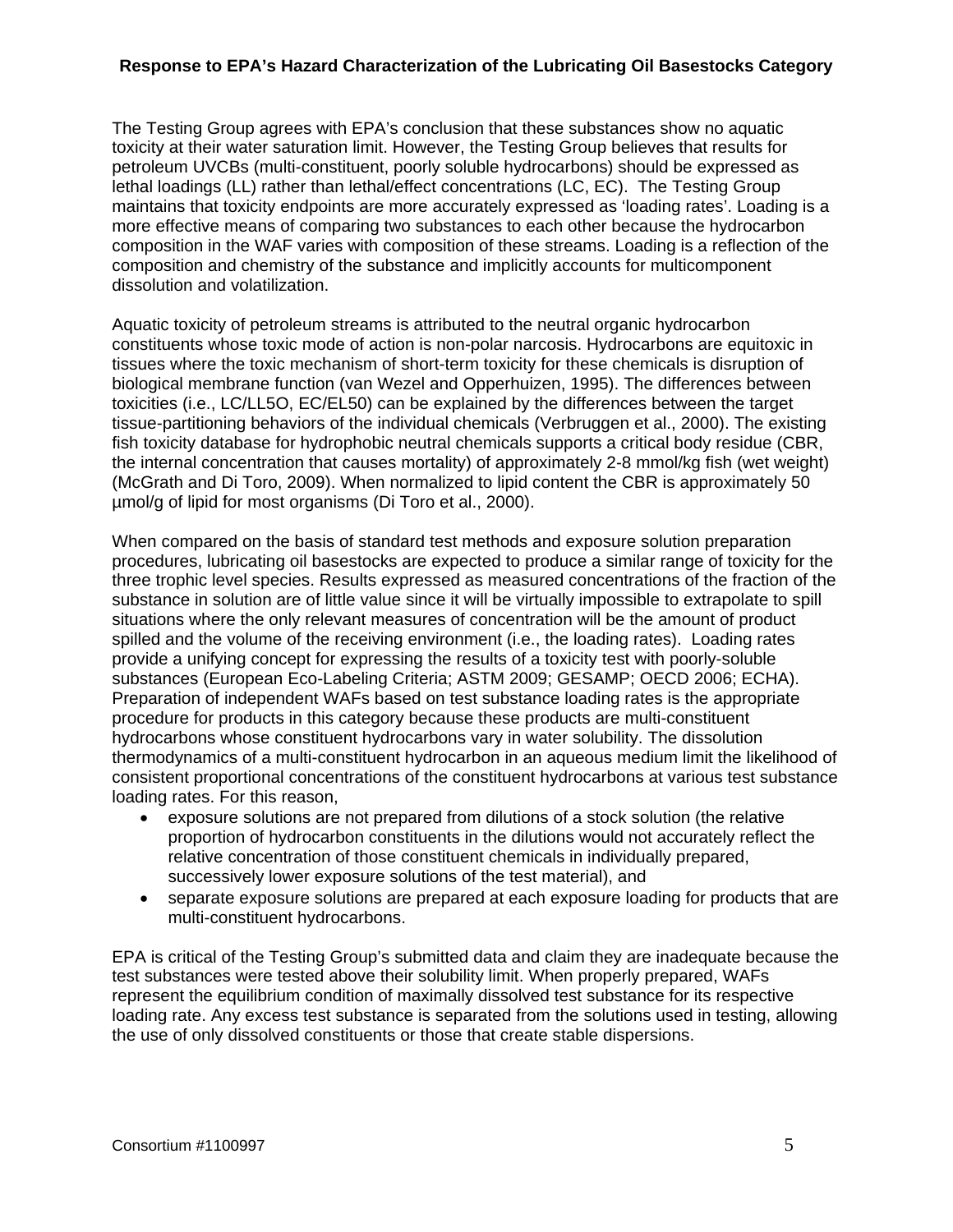### **References cited in this response to EPA's HC for the Lubricating Oil Basestocks Category**

ASTM. 2009. ASTM D6081 – 98 (2009) Standard Practice for Aquatic Toxicity Testing of Lubricants: Sample Preparation and Results Interpretation.

Di Toro DM, McGrath JA, Hansen DJ. (2000). Technical basis for narcotic chemicals and polycyclic aromatic hydrocarbon criteria. I. Water and tissue. Environ Toxicol Chem. 19:1951- 1970.

Draize JH, Woodard G, Calvery HO. (1944). Methods for the study of irritation and toxicity of substances applied topically to the skin and mucous membranes. J. Pharmacol. Exp. Ther. 1944; 82:377-390

ECHA Guidance on information requirements and chemical safety assessment. Chapter R.7b: Endpoint http://echa.europa.eu/documents/10162/13632/information\_requirements\_r7b\_en.pdf European eco-lubricant labeling criteria: http://eur-lex.europa.eu/LexUriServ/LexUriServ.do?uri=OJ:L:2005:118:0026:0034:EN:PDF

GESAMP: The Revised GESAMP Hazard Evaluation Procedure for Chemical Substances Carried by Ships

http://www.gesamp.org/publications/publicationdisplaypages/rs64

McGrath JA, Di Toro DM. (2009). Validation of the target limpid model for toxicity assessment of residual petroleum constituents: moncyclic and polycyclic aromatic hydrocarbons. Environ Toxicol Chem 28:1130-1148.

McKee, R.H., Schreiner, C., Nicolich, M.J., and Gray, T. (2013) Genetic toxicity of HPV petroleum streams containing polycyclic aromatic compounds. Regulatory Toxicology and Pharmacology. Accepted for publication.

Murray J, Roth R, Nicolich M, Gray T, Simpson B. (2013). The relationship between developmental toxicity and aromatic ring class content of high boiling petroleum substances. Regulatory Toxicology and Pharmacology. Accepted for publication.

Nicolich M, Simpson B, Murray J, Roth R, Gray T. (2013). The development of statistical models to determine the relationship between the aromatic ring class content and repeat-dose and developmental toxicities of high boiling petroleum substances. Regulatory Toxicology and Pharmacology. Accepted for publication.

OECD: Guidance for Testing of difficult substances and mixtures: http://search.oecd.org/officialdocuments/displaydocumentpdf/?cote=env/jm/mono(2000)6&docla nguage=en

Roth R, Simpson B, Nicolich M, Murray R, Gray T. (2013). The relationship between repeat dose toxicity and the aromatic ring class content of high boiling petroleum substances. Regulatory Toxicology and Pharmacology. Accepted for publication.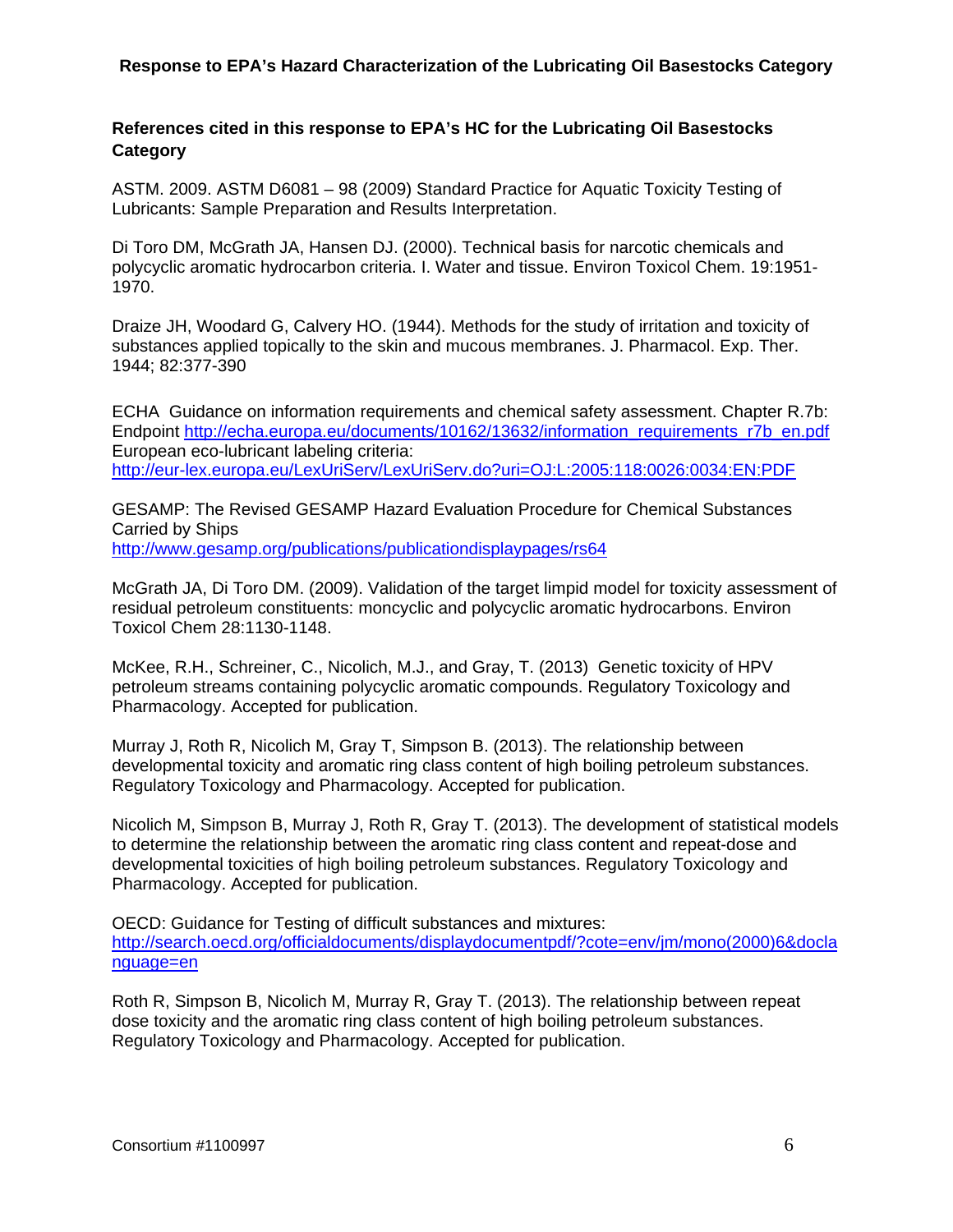TERA (2008) "Peer Consultation on Relationship Between PAC Profile and Toxicity of Petroleum Substances" (API Report), http://www.tera.org/peer/API/APIWelcome.htm, accessed 28 Oct 2009 and "Report of the Peer Consultation on Relationship between PAC Profile and Toxicity of Petroleum Substances Volume I" (TERA peer review) http://www.tera.org/peer/API/PAC MEETING REPORT Final.pdf, accessed 28 Oct 2009

Toxic Substances Control Act Inventory Representation for Chemical Substances of Unknown or Variable Composition, Complex Reaction Products and Biological Materials: UVCB Substances (March 29, 1995a); available from http://www.epa.gov/oppt/newchems/pubs/uvcb.txt

Toxic Substances Control Act Inventory Representation for Certain Chemical Substances containing Varying Carbon Chain Lengths (Alkyl Ranges Using the Cx-y Notation) (March 29, 1995b); available from: http://www.epa.gov/oppt/newchems/pubs/alkyl-rg.txt

U.S. EPA (2011). Screening Level Hazard Characterization of High Production Volume Chemicals; Lubricating Oil Basestocks Category. http://ofmpub.epa.gov/oppthpv/hpv\_hc\_characterization.get\_report?srtCol=last\_update\_date&sr tDir=asc&doctype=2

U.S. FDA (2002). Food Additives Permitted for Direct Addition to Food for Human Consumption Code of Federal Regulation Title 21, Vol 3 Part 172, Subpart I, Section 172.878.

van Wezel AP, Opperhuizen A. (1995). Narcosis due to environmental pollutants in aquatic organisms: residue-based toxicity, mechanisms, and membrane burdens. Critical Rev Toxicol. 25(3):255-279.

Verbruggen EMJ, Vaes WHJ, Parkerton TH, and Hermens JLM. (2000). Polyacrylate-coated SPME fibers as a tool to simulate body residues and target concentrations of complex organic mixtures for estimation of baseline toxicity. Environ Sci Technol. 34:324-331.